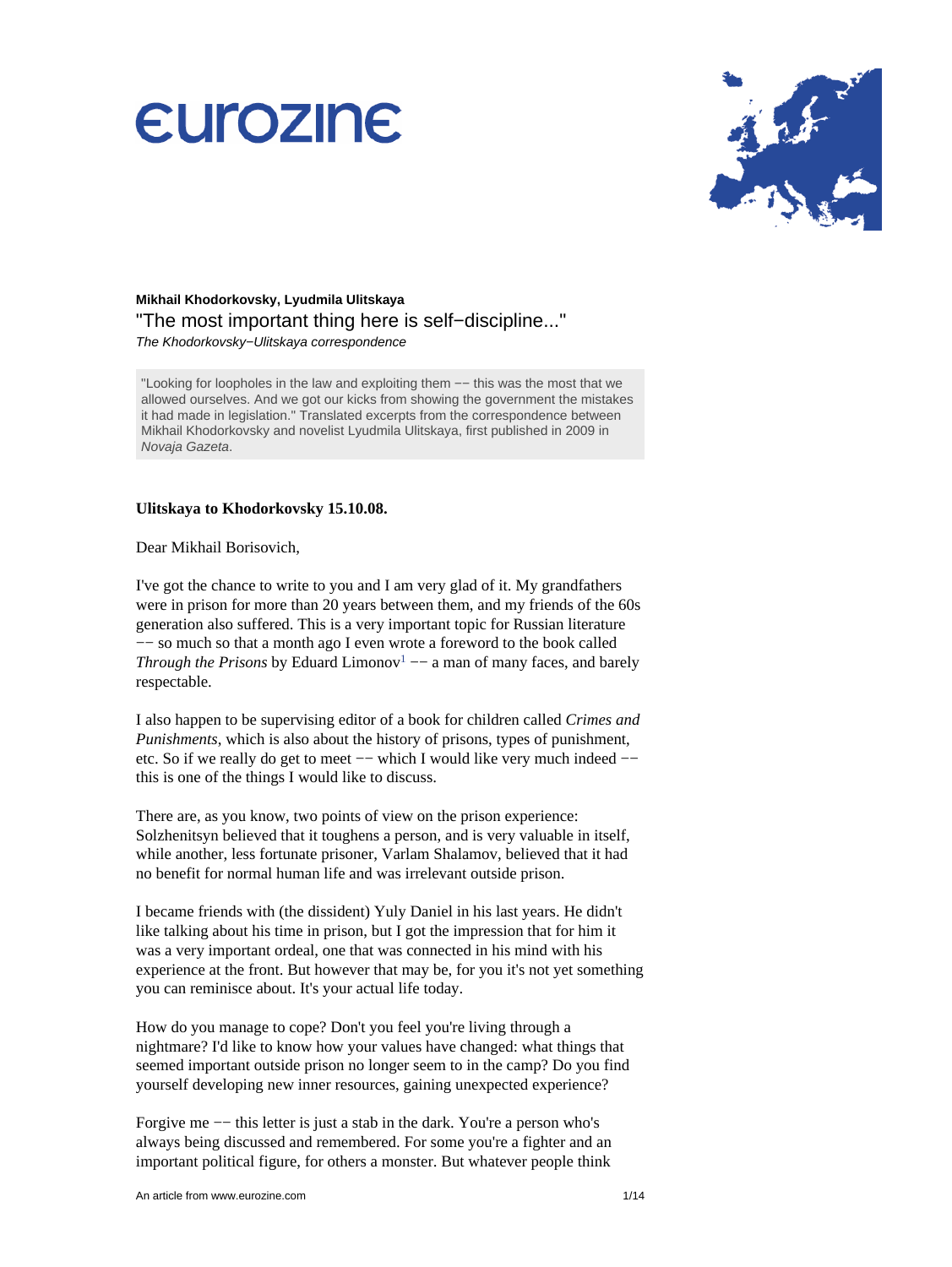about you, everyone's interested in you, talking about you.

Anna Akhmatova once said of Brodsky when he was sent into exile: "They're making a biography for our red−haired friend." A biography is indeed being "made" for you, and it would be good to be able to talk about this in the past tense. This is just one of the reasons why I'd like to meet you and talk.

Yours sincerely,

Lyudmila Ulitskaya.

## **Khodorkovsky to Ulitskaya 15.10.08.**

Dear Lyudmila Yevgenevna,

Thank you very much for your support. I understand where your interest comes from. The experience of prison is not that unusual for a member of the intelligentsia in Russia. This is unfortunate, because it is not a great experience. I feel closer to Shalamov than Solzhenitsyn here. I think the difference between them goes back to the fact that Solzhenitsyn believed in authoritarian rule, and that included prison. But as a "humanist" he thought that he had to experience it for himself. I respect this viewpoint, but I don't agree with it.

Prison is a place of anti−culture and anti−civilization. Good is evil, and lies are the truth. Here the dregs educate the dregs, and decent people feel deeply unhappy, as they can do nothing inside this revolting system.

No, perhaps that's going too far, of course they can do something, but it's terrible to watch how a few people manage to survive each day, while dozens go under. And how changes go round in circles, moving ahead, but so slowly.

My own recipe for survival is to learn to understand and forgive. The better and the more deeply you understand and put yourself in someone else's place, the more difficult it is to condemn and the simpler to forgive.

As a result, sometimes a miracle happens: a broken man manages to stand up straight, in fact becomes a person. Prison officials are terribly afraid of this and don't understand how and why it happens. But these cases give me great happiness. My lawyers have witnessed it on more than one occasion.

Of course, unless you can be sure of your family, without their support, it would be very difficult. That's both the disadvantage and the advantage of going to jail at a mature age: you have a family, friends, and support systems. The most important thing here is self−discipline. You either work on yourself, or you go downhill. The environment tries to suck you in and dissolve you. Of course, you go through periods of depression, but you can break out of them.

On the whole, for me the tougher the external situation, the easier it is. The best of all is work in the punishment cell, where you feel that you are directly up against a hostile force. In conditions that are normal by local standards, it's much harder to keep on making the effort.

Sorry that these are just "notes in the margin". I have to appear in court tomorrow. I'll be happy to continue this dialogue.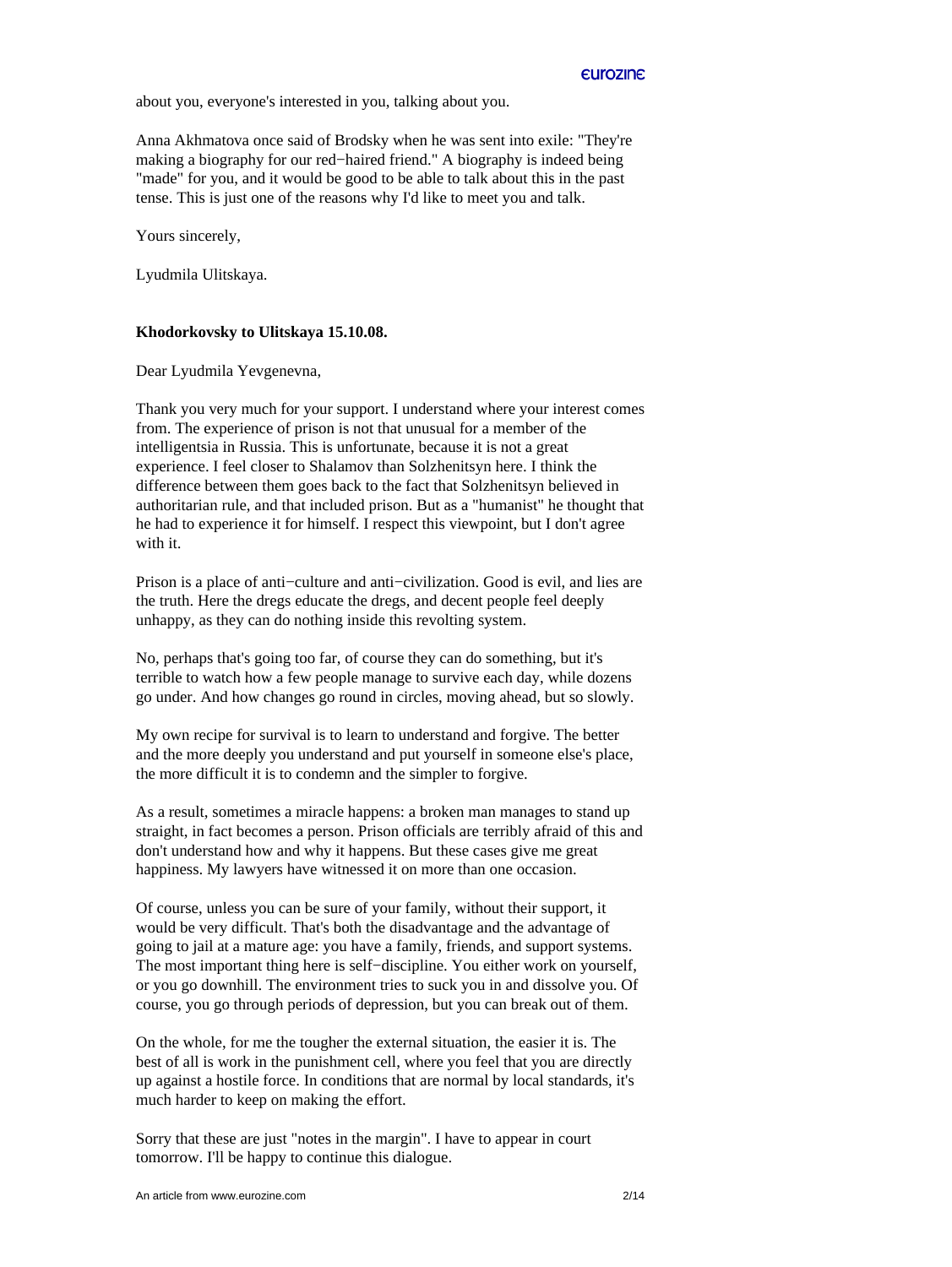Your sincerely, M.

## **Ulitskaya to Khodorkovsky 16.10.08.**

Dear Mikhail Borisovich,

Thank you for your reply. The court hearing is taking place at this very moment, and in the evening we'll hear the news on the radio. It will almost certainly be depressing.

I was very struck by your reply. It plunged me into a different reality, as if we were at different corners of the universe. But we have one important thing in common −− we're both aware of our own path in life. In your case the place where this understanding takes place is a prison squared. What else can you call a punishment cell in a prison? You can't sink any lower. At the same time, there is unexpected elation at an unbroken spirit and a mind which is working intensely. It's like the Tibetan monk sitting in an icy wasteland and heating the meadow around himself with his warm bottom, or some other method unknown to us, so that grass and flowers start appearing. In this meadow the rare fruits of self−knowledge, an understanding of the surrounding world, compassion and patience start growing. It's not only that the guys at the top (in both senses!) are making you famous, and giving you a certain type of renown −− whether good or bad is unimportant in this respect −− but that something is happening within you, something which could be guided by a guru, spiritual teacher, elder or whoever has been appointed to do this.

I have always been very interested in the stream in which a person moves from birth towards death. You're carried along and you swim with the current, guessing where it will turn, either bobbing up in the middle of the current or swimming hard to change direction. There's always the starting point, when you realise that your life is part of the general flow, then after that the moments of "re−orientation". Each human story is so fascinating. You've probably got more to say than most people, whose experience has been less extreme and diverse. You've been given time to think. Perforce. But you've proved to be a good pupil. This is what I want to talk about.

Let's take a starting point: childhood, family, attitudes and intentions. How did you see your life panning out, at the age when we have such thoughts? For me, it happened very early: my parents were scientists, more or less. They were ordinary junior research staff, but with degrees. I also concentrated on science −− biology. I thought this meant I'd be able to "serve humanity" and satisfy my ambition. I also, quite wrongly, thought scientists were freer. Of course, all these illusions were shattered over time.

Tell me, how did you see your future when you were a child? How did you plan your life as a young man? I know that you were in the Komsomol, of course, and that you were operating in a sphere I'd have deemed completely unacceptable (I'm 15 years older than you). You probably felt at home there, or least imitated "Komsomol activists" and later you ended up among the "oligarchs", whose life so fascinates and attracts the masses.

You clearly exceeded the boundaries of what was allowed (quite deliberately, as I understand). You broke an unwritten rule (deliberately or not), i.e. you overstepped the line of what was permissible in a higher circle that I've ever entered. To be quite honest, I've never wanted to. This is what I would like to talk about.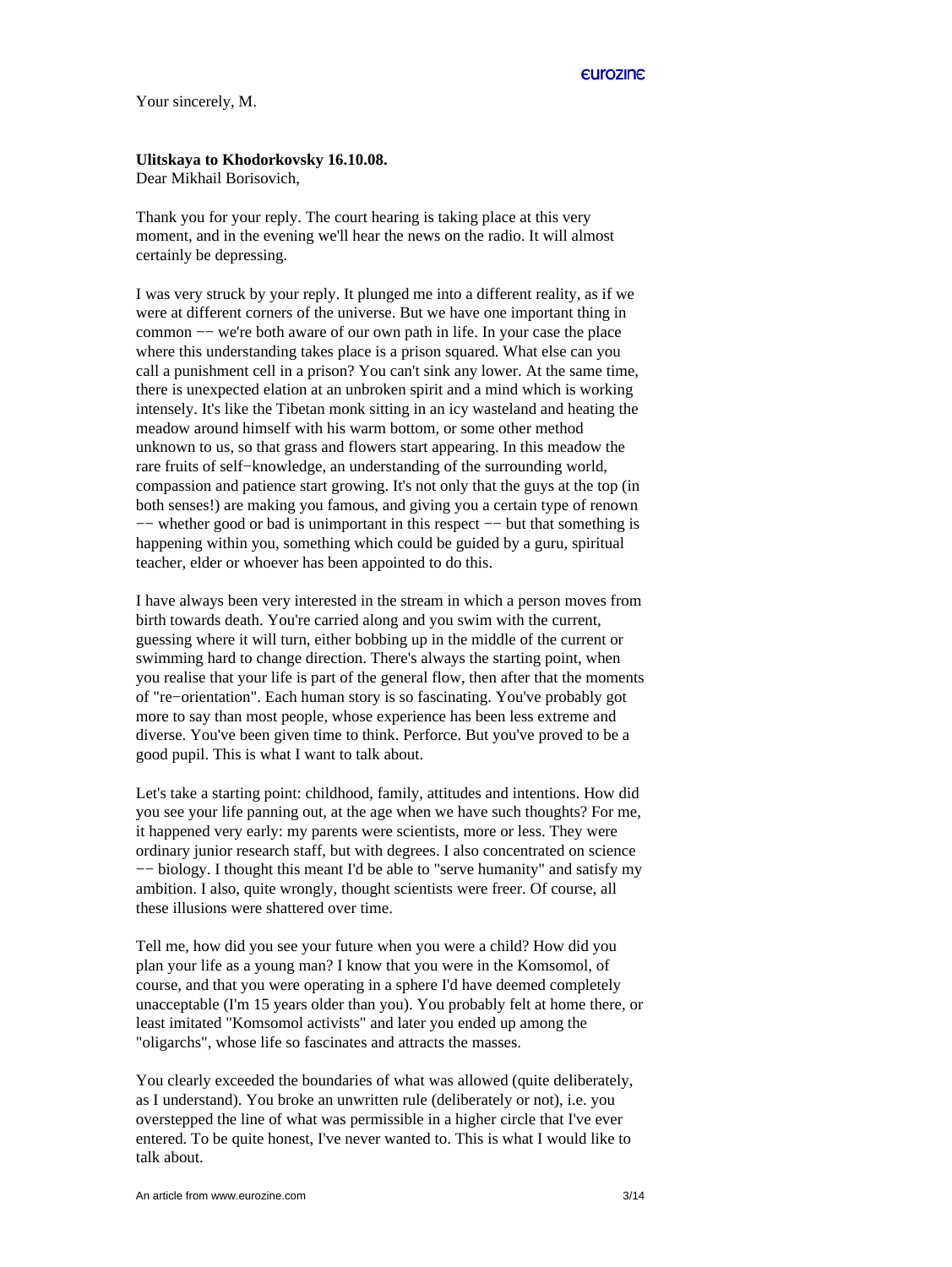We all select our own lines which we will not step over. For example, my friend Natasha Gorbanevskaya went out into Red Square in 1968 with her three−month old child and was later locked up in a mental institution. She may not have been completely lacking in the instinct of self−preservation, but it was clearly not very well−developed. I wouldn't have done this even without a child. Simply out of animal fear. But I couldn't take part in a vote of censure at a general meeting in the Institute of Genetics, where I worked at the time. I stomped out of the hall accompanied by the envious stares of my colleagues at the moment when I should have been raising my hand. This was my boundary −− a very modest one. The price I had to pay was not high −− I was fired at the first opportunity. I ended up writing books.

Where were your ethical boundaries in your youth? How have they changed over time? I'm absolutely certain you thought about this. I've even read some of your statements on this subject. But for our conversation to be productive, we need to move step by step to the present day. By the way, I must tell you that today we heard on the radio that you hadn't been granted an early release on parole. The court knows what it has to do. We didn't expect anything else. So we have an unspecified amount of time to talk about this abstract but interesting subject, and we will be able to continue our dialogue.

Yours sincerely,

Lyudmila Ulitskaya

#### **Khodorkovsky to Ulitskaya 22.10.08.**

Dear Lyudmila Yevgenevna,

Thank you for the interest you have shown. My memories are of a very fragmented (emotional) nature, by which I mean that I can remember things that are emotionally charged, but almost nothing else.

Sometimes a memory substitution takes place, when I remember something that was actually told me by my parents. I was clear that I wanted to become a factory director when I was a child. This is not surprising: my parents worked at a factory all their lives, the kindergarten was part of the factory, and so was the pioneer camp, and the factory director was the most important person everywhere.

My mother and father, as I now realise, had no love for the Soviet regime at all. But they protected me from their views, believing that they would ruin my life. I grew up a "faithful" Komsomol member, with no doubt as to who were friends and who were enemies.

In choosing my path in life, I focused not just on the chemical industry, but on defence, as I thought that the most important thing was protection from "foreign enemies". The Komsomol work at the institute was not a sign of a political calling, of course, but a desire to lead.

In fact, I was never involved in ideology, I was responsible for organisational work. Construction groups, factory work experience  $-−$  I liked all of this because it was an opportunity to realize myself as a production worker, as a manager. When I graduated, I was assigned to a ministry, the State Mining and Safety Organisation. I was extremely upset, because I wanted to work in a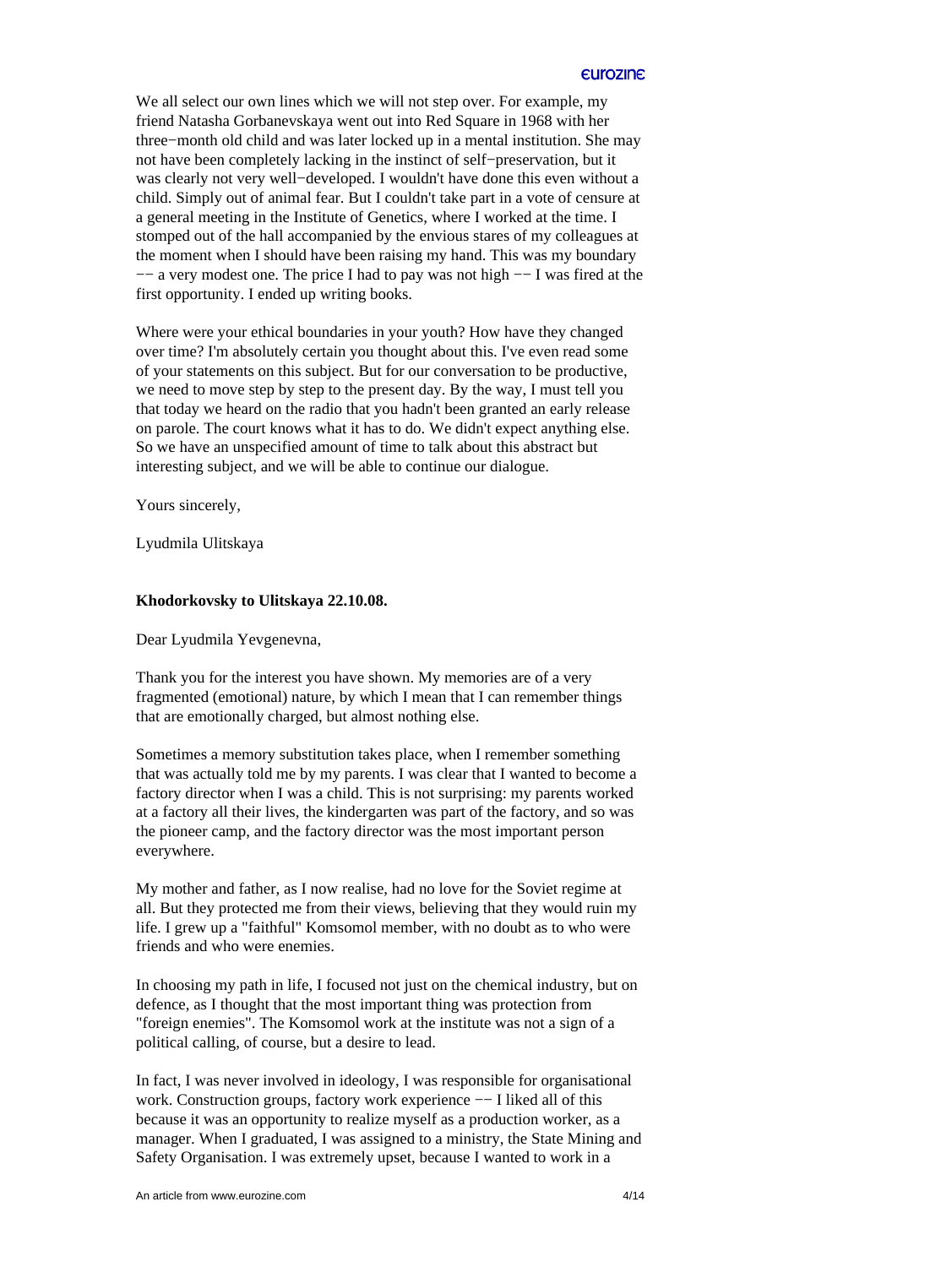factory. I went to work at the Komsomol district committee to avoid working in the ministry for three years. Then came Young People's Centres for Scientific Creativity (set up during *perestroika* for the commercialization of science), business and the defence of the parliament building, the White House.

As it happens the secretary of the party committee at the institute, offered me a chance to continue my "Komsomol" career in 1987, and was very surprised when I chose "economic accounting and all that stuff".

As to "barriers", for me they came down to one thing — never to be made to change my position by force, rather than reasoning. G.A. Yagodin was a wonderful rector. He called me "my most disobedient secretary" (I was a secretary of the Komsomol faculty committee). It was clear that he could very easily have broken me, but he didn't, thus giving me the opportunity to toughen up. Unfortunately, in 1985 he was promoted and left the institute.

I was lucky a second time. The secretary of our Sverdlovsk district party committee was Kislova, and Boris Yeltsin was the bureau member and Central Committee secretary for construction issues. They were a real lesson in courage for me when they were "given the cold shoulder", and they didn't give in. And Kislova didn't betray Yeltsin. I can imagine what this must have cost her.

Incidentally, the deputy for the Tomsk Oblast, where I worked in 1999, was Yegor Ligachev, who tried to freeze me out. I forbade our team to attack him in return, as he was already very elderly, although there was a lot we could have said to him.

I considered myself a member of Yeltsin's team. One of very many. This is why I went to defend the parliament building (White House) in 1991, and the town hall in 1993, and why I joined the informal election campaign team in 1995−1996. This was perhaps the most dangerous moment in my life (almost). It was because of Boris Yeltsin that I did not speak out against Putin, although I had my own opinion about him.

As for the "oligarch in−crowd", I've never liked this term. We were utterly unlike one another. Gusinsky and Berezovsky, Bendukidze and Potanin, Prokhorov and I. We had completely different goals and views on life. We were oilmen and metal workers, mass media magnates and bankers. And even this is probably not quite correct.

Dear Lyudmila Yevgenevna, I think of myself as a Voltairean, i.e. a supporter of free thinking, of freedom of speech. Yeltsin was my ideal in this sense, as G.A. Yagodin was before him. Working with them did not inspire any feelings of inner protest in me. The destruction of NTV in 2001 (I tried to help them with cash, which was used to incriminate me at my first trial) became my "Rubicon". You must understand that for me it was the destruction of the team, rather than the transfer of property.

I will break off for now. I hope we can continue our discussion.

Yours sincerely, M.

#### **Ulitskaya to Khodorkovsky 18.11.08.**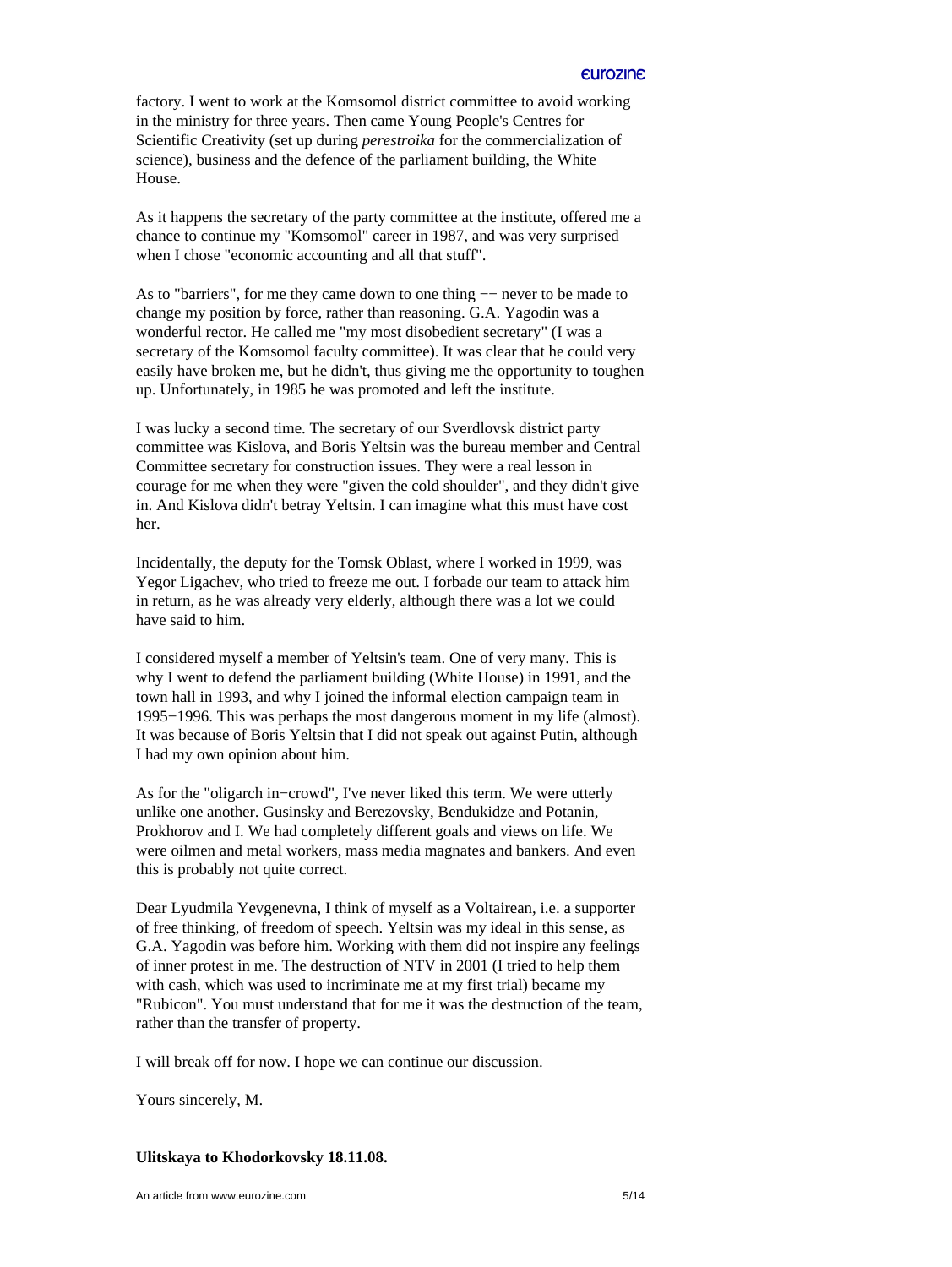Dear Mikhail Borisovich,

I was surprised by your reply, which was quite unexpected. We spend half our lives building up stereotypes, labels and clichés, but then they start suffocating us. Years later, when these stereotypes begin to collapse, we're delighted to be liberated from them. So far I've been talking about my own ideas. In time, I hope, I'll get to yours.

So. Your parents were fine upstanding members of the 60s generation −− engineers, production workers, honest and decent: your father with a guitar in one hand and a glass in the other, happy and cheerful; your mother, always prepared to have guests, and help friends in difficult situation. Their attitude to the Soviet regime is understandable: it can go to hell...

The children of the 60s generation read typewritten copies of Solzhenitsyn's *Gulag Archipelago* and Orwell's *1984* at the age of 16. They kept their distance from the authorities and, at best, wrote their dissertations, worked as doctors or lift operators, or took part in a social movement which later came to be called "dissident". Some of the children of this generation went through the prisons and camps in the 1970s−1980s when they grew up, and some emigrated to the West. But you somehow avoided this. You successfully slotted into the system of the time, found your place in it and worked there effectively. The innocence of a young man prepared to work for the defence industry, because the homeland needs to be defended is particularly affecting.

The almost twenty−year difference in our ages rules out a situation which would be easy to imagine if we were the same age. When I appeared before the Komsomol faculty committee, because I needed a character reference, it was with a feeling of revulsion and a travel permit in my pocket. I was confronted either by hard−boiled party hacks or idiots −− but I did manage to answer the question about who the secretary of the Communist party in Bulgaria was. That was in the 1960s, and you were there, or in the neighbouring office, in the early 1980s. You were undoubtedly a member of a circle of people with whom I was, to put it mildly, not on friendly terms. But it turns out −− and this is what surprised me in your letter −− that some of these people in the 1980s did have "positive" motivation.

You were there, a talented young man, dreaming of becoming a "factory director", of manufacturing something meaningful, and doing it well, perhaps even weapons to defend the country. In that environment you encountered "progressive" people like Yeltsin, and retrogrades like Ligachev. You were inside the system, you found your place there and created a team. You say you weren't interested in ideology, that your "desire to lead" was what mattered. But this aspiration is a pretty good definition of the concept of "careerism".

I don't mean that as a swear word, but a definition. A career, an occupation is an important part of a normal man's life. And a woman's too, these days. But to me it seemed that the system's rules of the game were such that a decent person couldn't accept them. You were a boy from a good family. How was it possible to grow up a "faithful" Komsomol member with no doubts about who were friends, and who were enemies? You say it was possible. I have no reason not to trust your analysis. I must have been biased by my complete hostility to everyone who was in the party and involved with the party.

In the 1980s at all levels of government (down to bathhouses and kindergartens) social ideology was a spent force and there was only an empty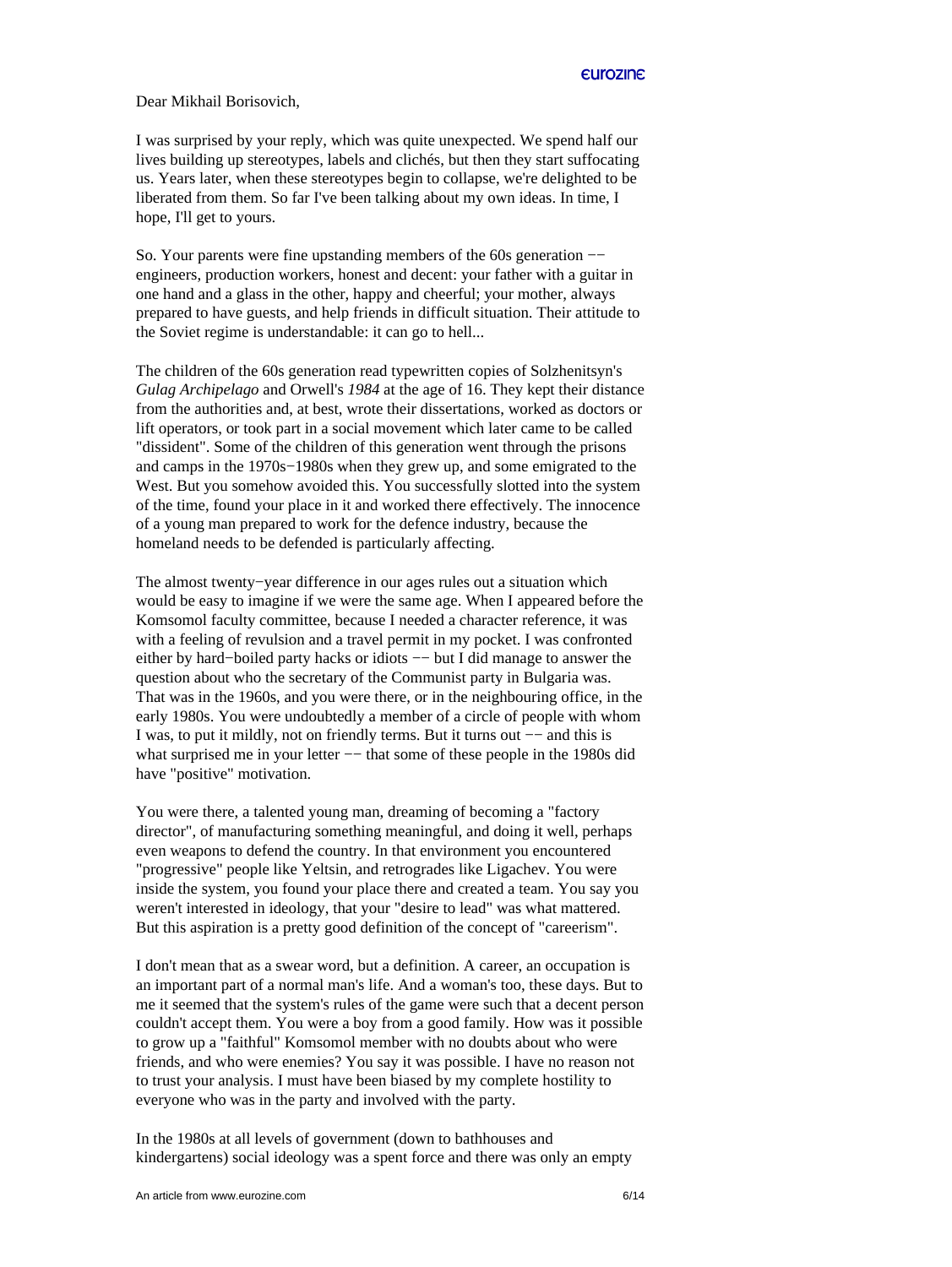skeleton left. I see now that the picture I had was incomplete. Perhaps I was even completely wrong. Such was my revulsion for the Soviet system that I couldn't imagine that at that time of late Communism one could rely on, or trust anyone. Or even find anyone to look up to. For me, Yeltsin was just a party worker, and I was very upset when all my friends went rushing off to the White House. I sat sadly at home and wondered why I didn't want to go to the demonstration with everyone else.

Several days later I said that if there were a purge, as there was in Germany after the defeat of the Nazi regime, then it would restore my faith. There was a lot of enthusiasm around, and I couldn't help sharing it. But there was no purge: almost all the bosses stayed the same. They changed places and a few were thrown out.

I understand that Yeltsin had charm, flair and good intentions. But it ended badly −− he handed the country over to the KGB. Those were the "clean hands" he found. I think you too recognise this, although you express it differently.

How do you assess the figure of Yeltsin today, a decade later? If there has been a re−assessment, then when was it? At one time I believed Gaidar's reforms could create an effective economy, but he didn't pull it off. His book about the fall of the empire is very interesting, and explains a lot, but with hindsight.

Did you have any ideas about reorganization at that time, or were you quite happy with the major opportunities that had opened up for businessmen? There is no doubt that you proved a very good director of a very large factory indeed −− the size of almost half the country, in fact.

Finally, the most painful of all possible questions. It's so painful that I am prepared not to get an answer. We can forget about it altogether. There was a time when people close to Yeltsin got control, or ownership, of enormous chunks of property −− of plants, factories, newspapers and ships. There was one distribution, then a series of subsequent "re−distributions". These were often very brutal. By then you were already a factory director. Where did your barriers of what was permissible stand then?

What ideas have you held on to from those days when you dreamt of becoming a factory director? What ideas have you lost? I'm talking about your values, of course.

Your name stood out for me among the other oligarchs when I went to a children's prison settlement with psychologist friends and saw a computer class funded by you. Later I kept hearing about Open Russia, which was your creation. Several years after that, when you had already been arrested, I went to the Koralovo Lyceum, where I met your parents and saw the unimaginably beautiful sanctuary for orphans and semi−orphans. I have never seen anything like it in Europe. This was your initiative too.

You say that the turning point for you in your relations with the government was the crackdown on NTV. Each person does indeed have their own "Rubicon". But before that you had somehow managed to go on working closely with a government which was increasingly losing any sense of decency. I have another harsh question: Did you feel that you this could be changed? If NTV had been preserved do you think you could have re−established your spoiled relations with the Kremlin?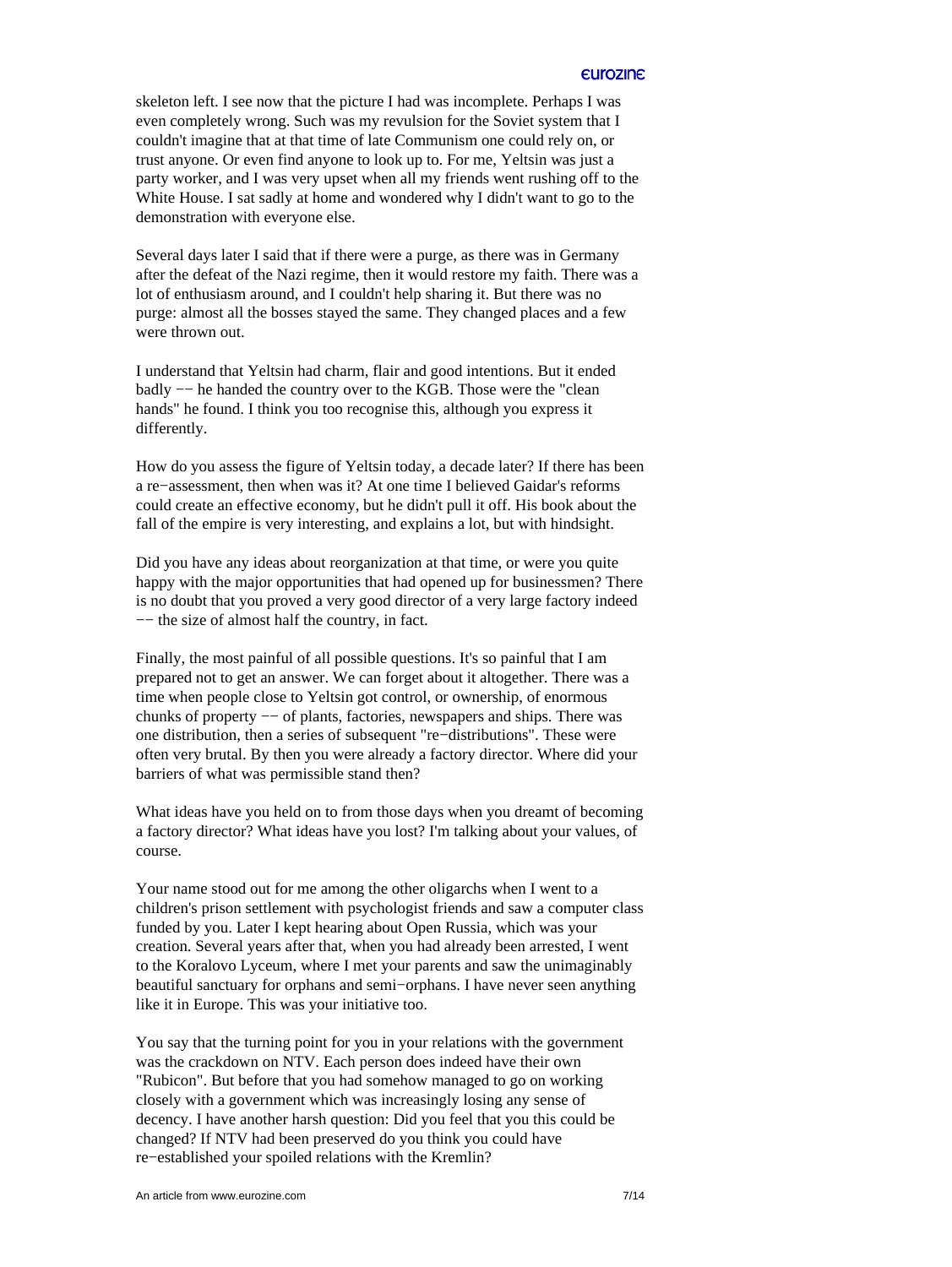All over the world the press can be bought off and is obedient to the authorities. But in every country the size of the pipeline for getting rid of negative emotions differs. Was your conflict really to do with the diameter of the information (rather than the oil) pipeline? For me this would mean that you, a pragmatist and practical man, have not lost your romantic illusions.

Please forgive me, perhaps I am being too harsh. But the "golden age" is over. Illusions have been shattered. There is little time to think. I also have a strong feeling that time is "shrinking" catastrophically. I'd really like to get to the bottom of this business. Though no one has ever managed to do so before. But at least I'd like to get as close as possible.

There is another problem, too, that I'd like to discuss: man, his personal life and the pressure of society. How to preserve one's dignity and values... How do these values change? Do they change? Experience in camp is unique and totally different from experience in the world outside. I'm giving you advance warning of what I'd like to talk to you about in future, if we have the chance.

I wish you health, fortitude and calm.

Yours sincerely,

Ludmila Ulitskaya

## **Khodorkovsky to Ulitskaya, 05.06.09.**

Dear Lyudmila Yevgenevna,

I was very glad to receive your reply, which I took to be a deserved "clip round the ear".

My parents were careful to make sure that I did not become a "black sheep" in that society. I understand that now, but I didn't back then. What's more, there weren't any "black sheep" at school or at the institute. The school was in the proletarian suburbs, and the institute was also extremely "proletarian" −− 70 per cent of people were factory workers given time off from work. There were no dissidents at all. Especially at the institute  $-−$  it was the defence faculty, and if you were expelled from the Komsomol, you were automatically kicked out of the institute. We thought that this was quite fair.

As the secretary of the faculty committee, I refused to expel people from the Komsomol who were expelled from the institute, as I believed that not every Komsomol member was capable of studying. But the reverse situation at the defence faculty seemed entirely fair to me. After all, if it came to it, we would have to lay down our lives for our country, even in peacetime. How could you demand this from a non−Komsomol member or a non−Communist? I'm not joking or exaggerating. This was exactly what I thought.

I read *One Day in the Life of Ivan Denisovich*, and was staggered. I hated Stalin for besmirching the work of the Party in the interests of the cult of his own personality. My attitude to Brezhnev and Chernenko was both scornful and amused −− they were gerontocrats and harmful to the Party. I respected Andropov, despite "some excesses at the local level". Do you find this funny? I'd like to laugh, but I can't.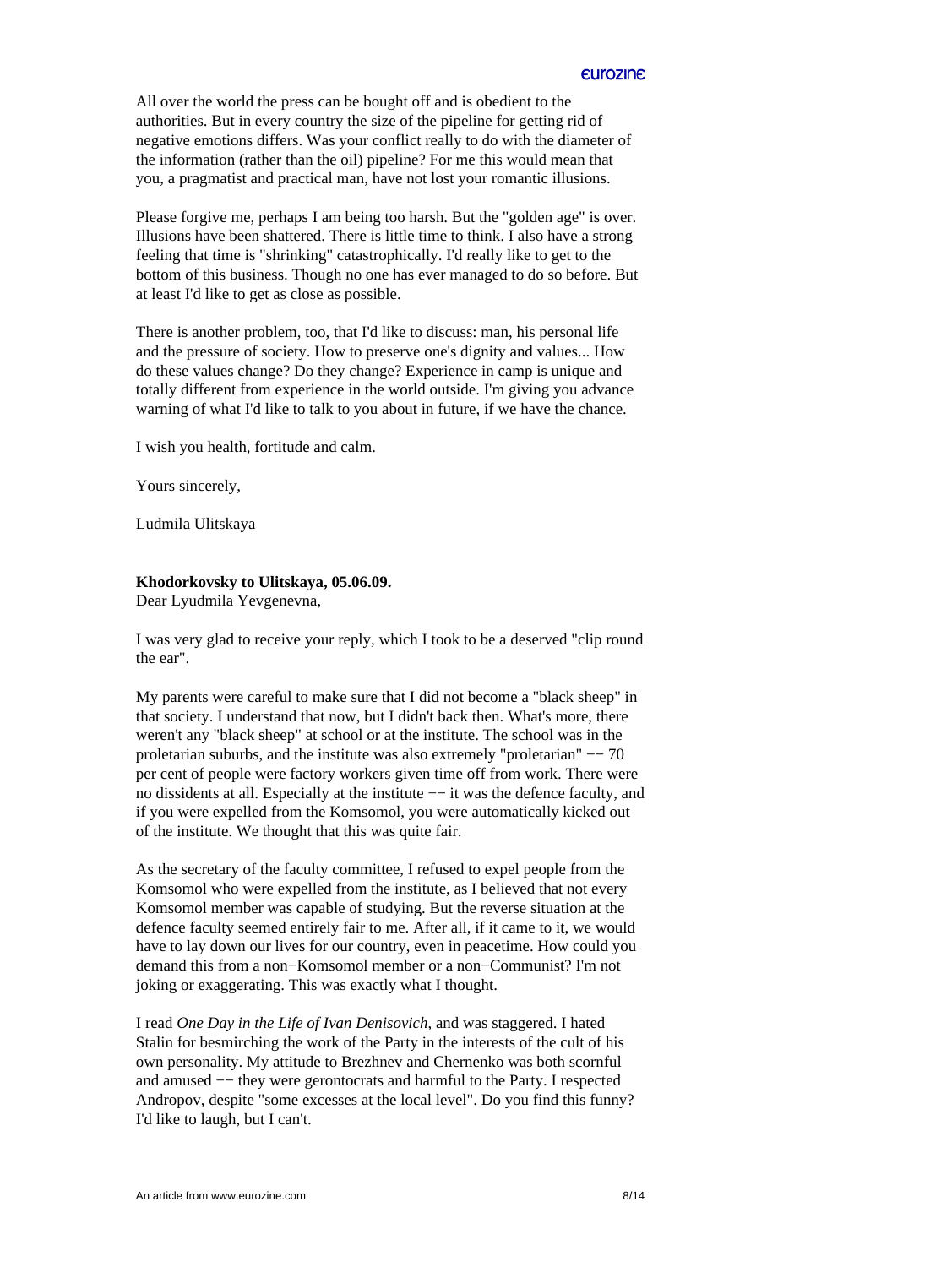When I was doing practical work, I wasn't sitting in some factory library. I was heaving explosives by the spadeful, working at the pressing machine (my friend and I were almost killed because of an error we made). I used to attend training camps and was given the rank of sergeant. I was appointed deputy commander for political affairs, but I asked to go back to the factory again −− to dismantle old shells. We were Komsomol members, we were supposed to go to the most dangerous areas. So there I was, dismantling shells, to the bewilderment of our commanding officers.

You're going to laugh again: I didn't understand their bewilderment, and they didn't say anything.

Incidentally, I was quite bold and fearless in my arguments with the secretary of the party bureau. He would come to a Komsomol committee meeting, where there were 20 women from factories and two or three men: I would take him on, and the committee would vote for me, almost 100 per cent. The Party organiser complained to the rector, Yagodin. The girls still write to me, actually. One of them is my first wife, and the other has been my wife for 20 years now. They're not the only ones who write to me either. I even got a letter from the party organizer (the head of the party bureau secretary), Lyuba Strelnikova.

Now don't go getting funny ideas about me and girls. I was a very decent young man in this respect. I'm joking.

But the feeling of pitting ourselves against a Cold War enemy was very strong. So too was my involvement in the "9" -- the group of defence industries. In fact, when I was an advisor to Silayev, I took part in the last congress of the Military and Industrial Commission -− the "9" plus the Defence Ministry. But that's another conversation.

I never knew the communist party secretary for defence, Baklanov, but later, after 1991, I took him on to my team out of corporate solidarity. Yeltsin knew about this, but didn't say anything to me.

But in 1996 the defence workers directly refused to give Yeltsin money (to lend money to the government, that was possible at the time!). I asked them −− and they gave it to me on the strength of my word. Although they were taking a huge risk. I used part of this money to buy YUKOS, then gave it back. They knew what I was borrowing it for. Some of my acquaintances, whom I now consider to be good friends, were members of the Communist party, and some supported the state emergency situation committee (such as Baklanov and Lukyanov, whose daughter is now my lawyer).

I say this, Ludmila Yevgenevna, because I want you to understand that from that side of the barricades people were not at all one−dimensional. There weren't hard−liners in one side and completely respectable individuals on the other. Like them, I was a soldier in a virtual war that was not my making. But we were honest soldiers. We defended what we believed to be the truth.

I'm going to tell you something even more risky. We were very serious about working with the KGB. We were defence workers. They worked for us and at the same time supervised us, not on "political literacy", but on matters like physical protection, counter−espionage, etc. They were very serious and highly qualified specialists. Some of them had been involved in clandestine operations in the Great Patriotic War. Their lessons have been very useful for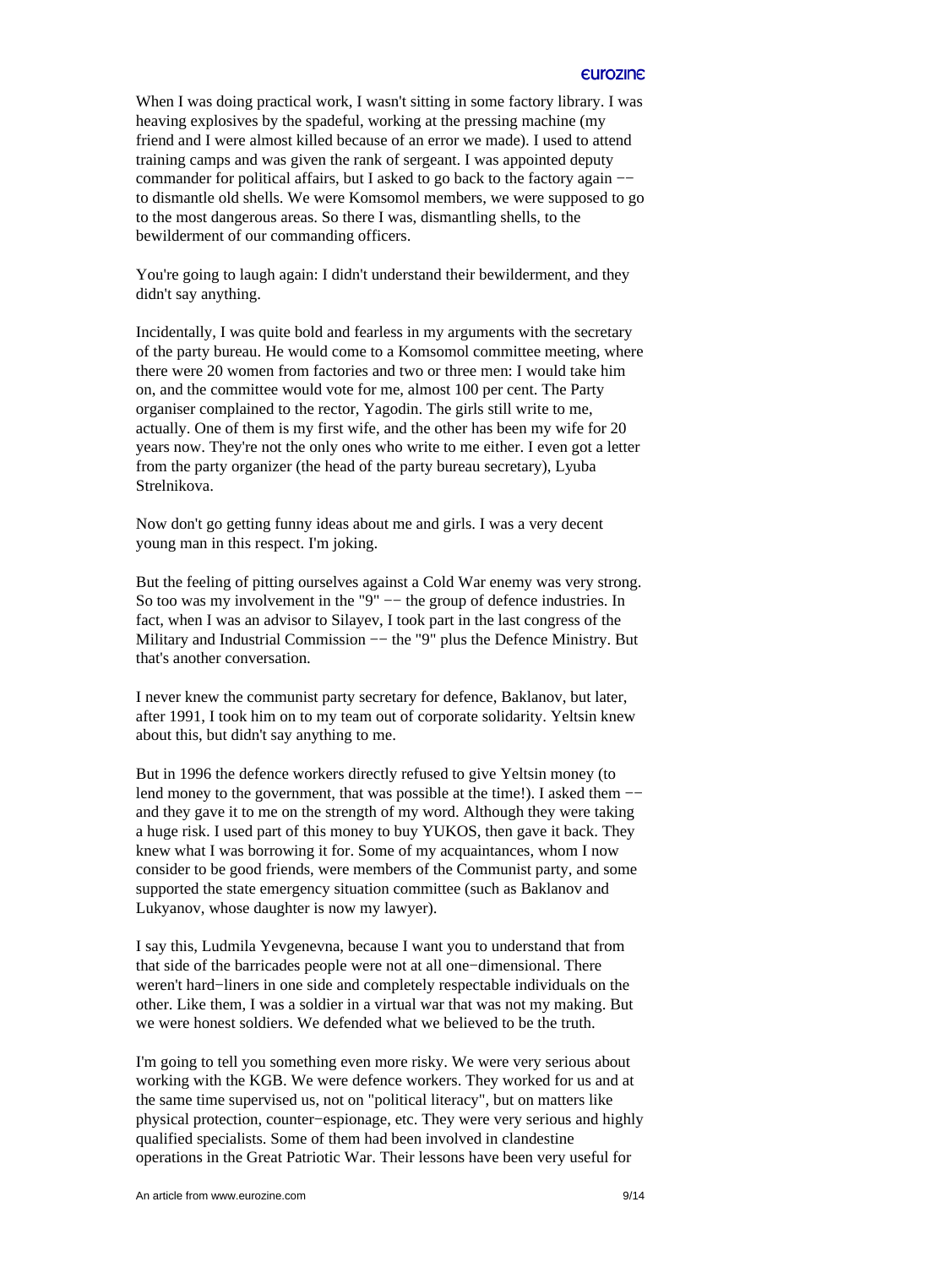me in prison, as they'd been through prisons, concentration camps, and zindans (traditional Central Asian prison −− ed.). They would have been very pleased that their experience could be useful to someone. It has indeed been!

There was another sort of KGB officer too -− the NKVD ones. They were not respected, and we avoided them, as did the specialists I talked about.

Incidentally, none of them (the specialists) ever asked me for money. Although I helped some of them find work after 1991. And their colleagues saved our lives, when they refused to storm the house of parliament. I knew some of them personally, and others indirectly.

That's fate for you. That's civil war for you. But after that everything got all mixed up...

Now let's talk about leadership and careerism. I don't agree with you — they're different. A career, in the bad sense, is climbing up the bureaucratic ladder, toadying and grovelling. Yes, this is the path which most successful people take. You could become a second secretary, deputy director of a factory, head of department or even deputy minister. But not a line manager −− the head of a workshop or factory director. Different kind of people get these jobs. Leaders. And people put up with them, because if careerists got these jobs the whole thing would collapse. And they wanted things to work.

Both Yagodin and Yeltsin put up with me as a line manager, absolutely "in the spirit of party traditions".

There was room for a different sort of person, just as there was in science. Only they were "different" in another sense: they were political believers, but they did not "bend easily".

As for Boris Yeltsin, I'm not impartial here. I understand all his shortcomings. What's more, in 1999 I thought it was time for him to go. Though I did not welcome Putin's candidacy, and Putin knows this.

But Boris Yeltsin was a great man. A monolith. A true Russian Tsar, with all the pros and cons that go with that. He did a lot of good things, and a lot of bad ones too. It's not for me to judge which of the two won out.

Would it have been possible to pull off a greater, or a better, transformation of Russia than he did? Could it have been done without a "Thermidor" and a new stagnation, without a return of "comrades from the KGB"? Without the Chechen war, without the storming of parliament? Almost certainly. But we couldn't. And I don't mean him −− I mean all of us. And anyway, what right have I got to stand in judgment?

When we met, I was 23. And I want to preserve these memories of mine. He's dead now, and I'd rather hold onto those memories.

When Gaidar was in power (ed −− Russia's acting prime minister, 1991–2), I never imagined we should be reorganising the whole country. But I did have an idea how we should be restructuring the economy. It wasn't individual enterprises, but the major scientific and industrial complexes like Gazprom (not always this large, but equivalent in structure) that I thought needed splitting up and then privatising. This is what we in the government thought of as an active industrial policy (not just the initiation, but the management of the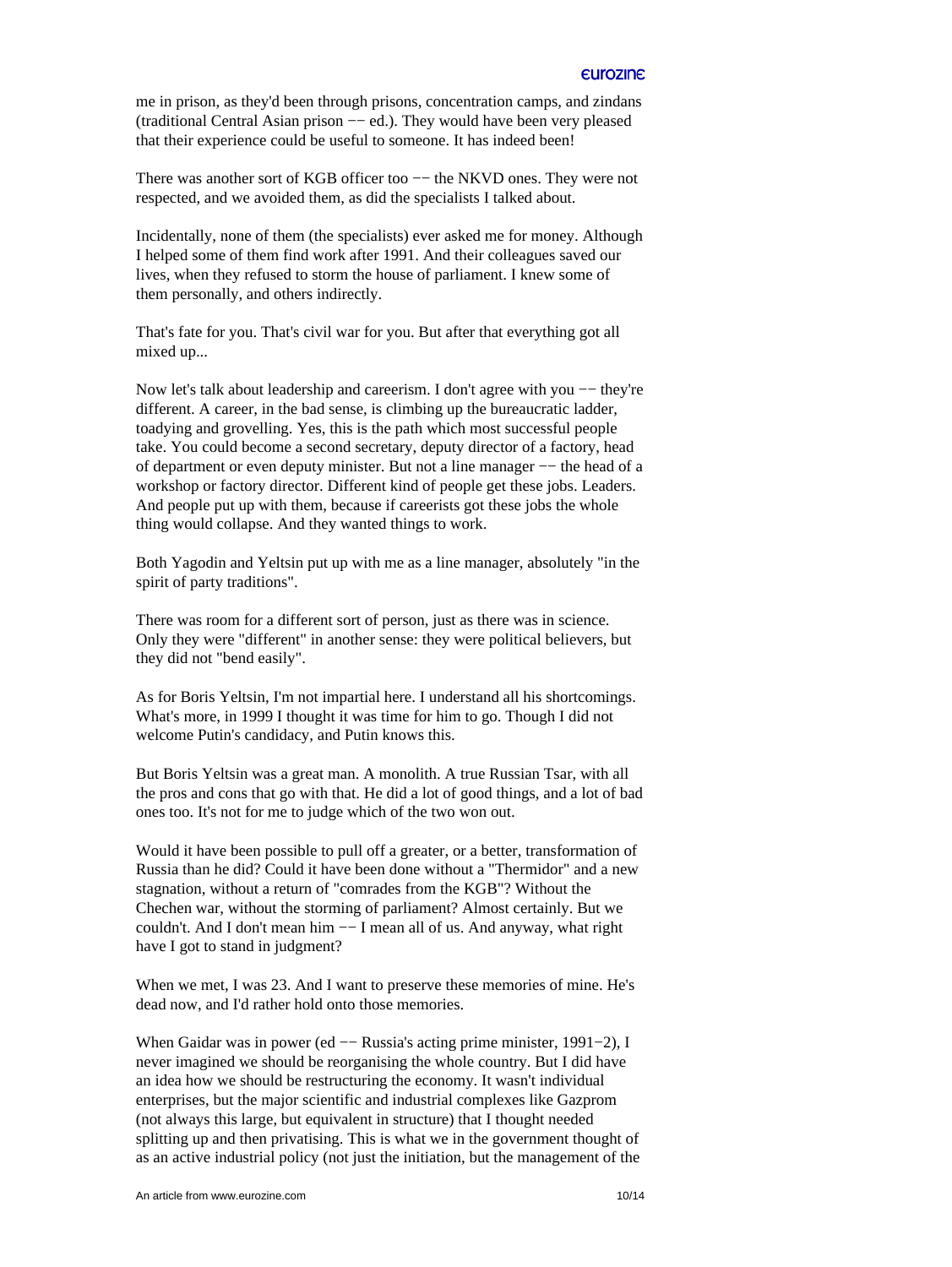process, setting goals, determining tasks and priorities).

When I got no support for my ideas I left. I warned them that I would use the idiotic laws that they were planning to pass. Including vouchers which could be cashed in. I must say I told them all along that it would end badly, that the Czech model was better (they had "closed funds"), but I was told −− as always −− that I clearly had a selfish interest. Although it wasn't clear what this interest was. I didn't argue with them. If they didn't want to listen, that was their problem.

But later −− and here we can talk of permissible boundaries −− I made use of every loophole in the legislation, and always personally told members of government what the loophole was, and how I would use it, or was using it.

Yes, this was my little revenge. Call it the sin of vanity. But I must admit that they behaved decently: they took me to court, covered the holes with new laws and instructions, and got angry, but never accused me of playing dishonestly. We had this sort of ongoing duel.

Was I right, at the end of the day? I'm not sure. On the one hand, objectively speaking I did succeed in reviving industry. But on the other, I was running rings round a government that wasn't really that bad. On the one hand, of course, I did invest all the money I could in industry. I invested it effectively. I didn't show off and I didn't let those around me do so. But at the same time, I didn't really think about people, about my wider social responsibility, beyond the limits of my team −− and it was a very large team.

As for your question about the "brutality" with which we seized and redistributed enterprises −− well it's funny, really. There were at most 20 players in the "major league". No more than that. As for the number of enterprises involved in the "loans for shares auction" -− there were 800. Altogether, we had enough money to buy 70, I would say.

I personally had to give up everything else to deal with YUKOS. I was forever on business trips. I had to drop the bank, resell and give away practically all the enterprises I'd bought before. For example, I'd owned the entire construction materials industry for Moscow, and a number of metal factories, and the infamous Apatit.

This was no joke −− it was really hard work. And I wasn't remotely interested in any one else's businesses. We were very rarely in competition with one another. What we were up against was the chaos, the collapse of everything. The criminal gangs left us pretty much alone, as they had no idea what that vast machine consisted of, or how they could get their hands on it. There were thugs, of course. There were risks too. But the time of the "major league" was positively vegetarian compared to today's "raiders".

For example, when the late Volodya Vinogradov (Inkombank) got in my way in the fight for the oil company VNK, I offered him a payoff, and when he refused, I just pushed up the price at the auction. Which of course cost me dear.

We used PR campaigns, we lobbied, we threw money around. But the police weren't involved, nor was the criminal underworld. If anyone had been, people would have stopped dealing with him, for their own safety. And they'd very soon have been shopped to the police.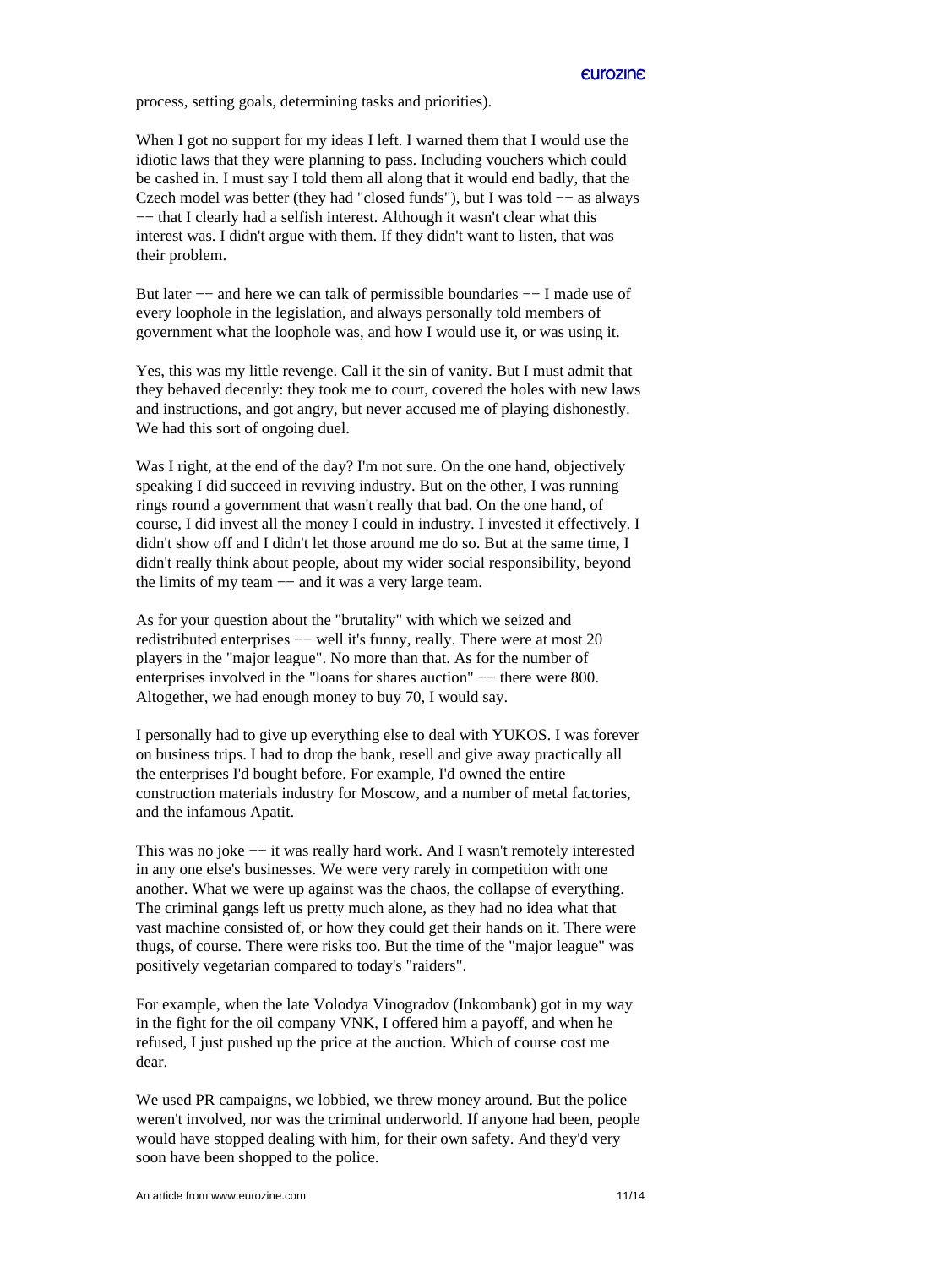That's why, for all its efforts over recent years, the General Prosecutor's Office hasn't been able to make a case against us.

In the "major league", until citizens with a "law−enforcement past" joined it, at least, the barrier lay where it could be defended in a court of arbitration. While that court may not have been completely independent, it wasn't totally controlled, like today's Basmanny courts. Officials could exercise a degree of support. They might take your side for their own selfish reasons. But they knew that they would have to defend their position seriously before the Prime Minister and President −− and worst of all, before the media!

The level of "thuggery" you see today, where if people are in a political position to do something, they feel no sense of responsibility at all −− no, that was unimaginable.

This man called Fazlutdinov who was working for me as head of an oil and gas department got fired. He insisted he'd been fired illegally. That reached the supreme court, and he won. He got over \$40,000 from me in compensation (a lot of money at the time). And my legal department, knowing what losing the case would mean, couldn't do anything. When he tried it on at Rosneft, which replaced us, they simply threw him out of court. He went crying to my lawyer, who took on his case at the company.

No. Looking for loopholes in the law and exploiting them −− this was the most that we allowed ourselves. And we got our kicks from showing the government the mistakes it had made in legislation.

I have to say that it was chiefly the 1998 crisis that brought about the change in my attitudes to society and business. Before then I saw business as a game, and only that. You need to win, you want to win, but losing is not a problem either. Hundreds of thousands of people came to work every morning to play the game too and in the evening they went home to their own lives and concerns that were nothing to do with me.

This is very simplified, of course. I had also encountered problems before 1998, but they were problems that I was not personally responsible for: it was how things were when I arrived on the scene. But then came 1998. At first it was fine −− we thought we'd get through. Then August. It was a catastrophe. The price of oil was \$8 a barrel, and the production cost was \$12. There was no money to pay off debts or for salaries. People really had nothing to eat and I was personally responsible. No one was buying oil inside the country and exports were blocked. No one was paying. Banks we owed money to threatened to block accounts abroad. In Russia banks were not making any payments. Berezovsky gave me a loan at 80% interest in hard currency!

You arrive at the reception desk −− no one is shouting or striking, they understand. They're simply collapsing from lack of food. Especially young people who didn't have their own household, or had small children. And the hospitals... We had been buying medicine and sending our workers for treatment, but now there was no money. The main thing was the understanding faces. People who simply said: "We didn't expect anything good anyway. Thanks for coming and talking to us. We'll put up with it..." There were no strikes after August 1998 at all.

The result of this was that after the crisis my criteria started changing. I couldn't simply be a "director" any more. In 2000, we set up "Open Russia".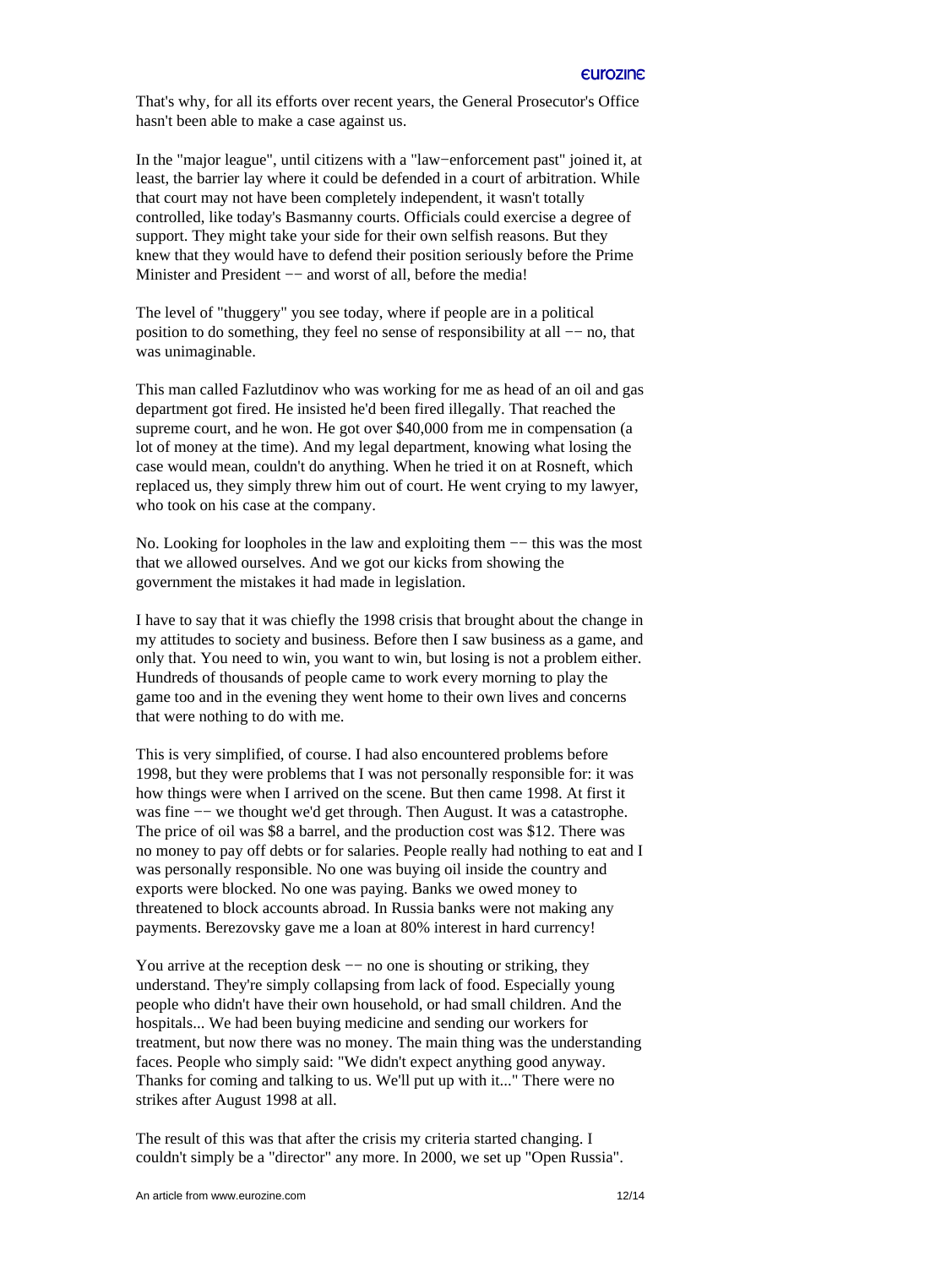One more thing about my attitude to the law. I have never considered, and still don't consider, that "everyone was breaking the law" is a justification. If you broke the law, then answer for it. My position is quite different: our legislation (like the legislation of any other country, in fact) has many "blank spots", areas open to various interpretations, which are dealt with by the courts (especially the Supreme Court). The excesses, or to put it politely, the "selective application of the law", that we saw in the YUKOS case, were due to the separate, special interpretation of the law which was used for us. An interpretation which is not, and cannot be, applied for any other litigants.

On the whole our laws are fine, no worse and no better than in other countries, but the application of the law and the courts are a catastrophe.

Now about the ideas and values of youth.

"The country is a besieged fortress, so everything must go towards strengthening our defences, we are surrounded by enemies." This has gone, of course, and been replaced by an understanding of the interests of nations and peoples, which don't always (to put it mildly) coincide with the interests of the state and the elite. At the same time -- you'll laugh -- Russian patriotism is still alive. I have these feelings in me, for example: they stop me saying nasty things about Russia, even when I really want to.

The idea of communism as a "bright future" for all has disappeared, leaving a bitter aftertaste at the deceit which has been exposed. The beautiful dream concealed brazen bureaucratic totalitarianism. The socialist state, which ensures that society cares for its outsiders (willing or unwilling), that every child has a fair chance in life −− this idea survives. But it was only after the 1998 crisis that it became an additional part of our make−up. Before that there was resentment, and the wish to prove that I "can"...

I took a long time to understand the importance of human values. It was when I did, that I rebelled. This was in 2001 −− the NTV affair and the uprising was "on its knees". But then the question arose at the Russian Union of Industrialists and Entrepreneurs: what comes first −− property or freedom of speech? NTV's debts to Gazprom were real. At that point I came to the conclusion that the one can't exist without the other, and I gave NTV \$200 million. Which was then used in the charges against me.

I am not a revolutionary. If NTV had been preserved, perhaps I would have paid less attention to the other events. In general, I would not have wanted to "stand out", and I would have left "politics" to more active "comrades". Just as I always had. But this time I couldn't do it. I felt as if I were being strangled.

From this point of view prison is something more definite, less oppressive. Although of course, in every other sense, there's nothing good about it. And this was naturally not the outcome I planned. But I was forced into a corner from which I couldn't find a decent way out. A wise person would probably have avoided this alternative.

*These letters were first published in Russian* Novaya Gazeta *and published in English translation* 

<span id="page-12-0"></span>[1](#page-0-0)

An article from www.eurozine.com 13/14